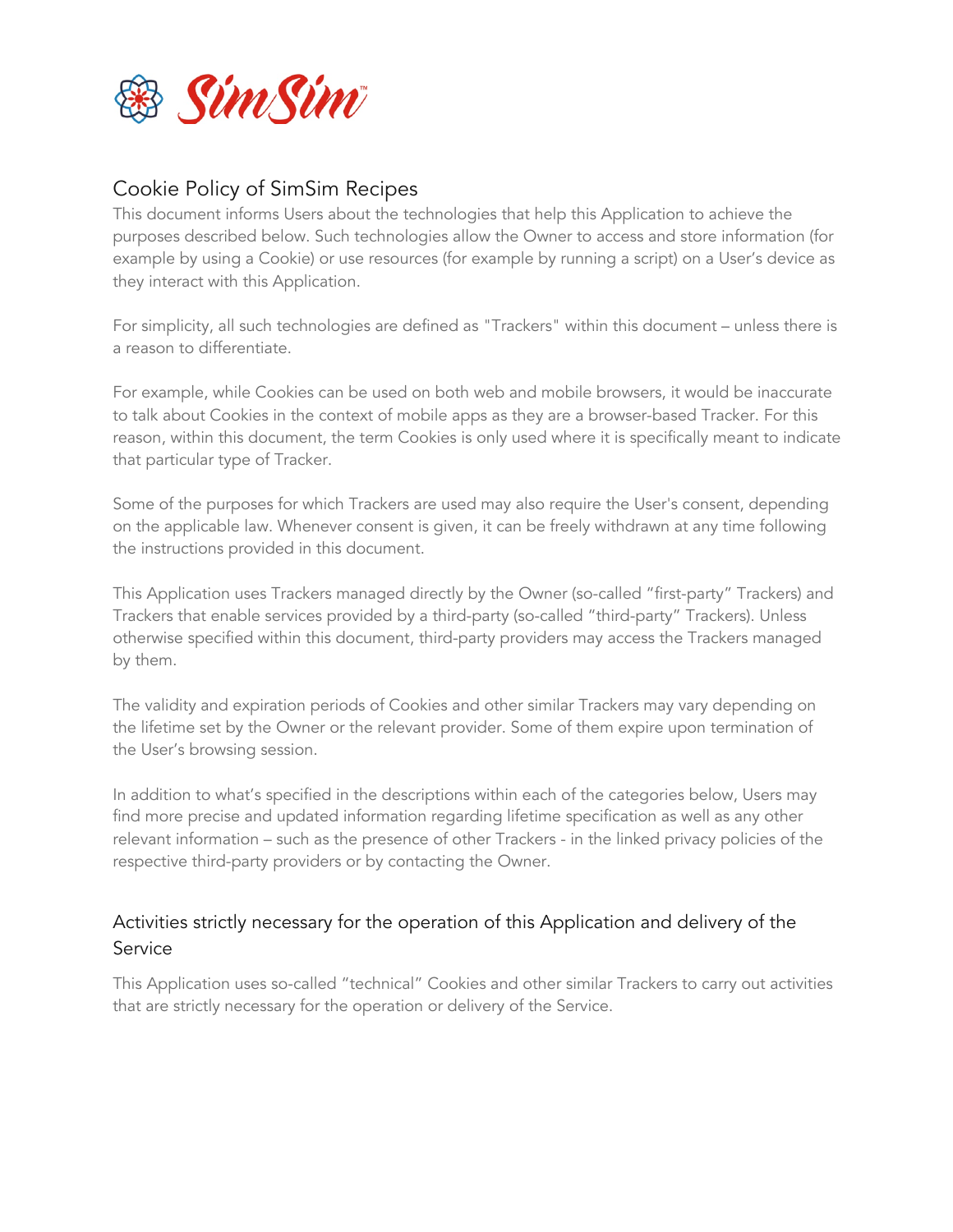# Other activities involving the use of Trackers

### Basic interactions & functionalities

This Application uses Trackers to enable basic interactions and functionalities, allowing Users to access selected features of the Service and facilitating the User's communication with the Owner.

## Registration and authentication

By registering or authenticating, Users allow this Application to identify them and give them access to dedicated services.

Depending on what is described below, third parties may provide registration and authentication services. In this case, this Application will be able to access some Data, stored by these third-party services, for registration or identification purposes.

Some of the services listed below may also collect Personal Data for targeting and profiling purposes; to find out more, please refer to the description of each service.

*Facebook Oauth (Facebook, Inc.)*

Facebook Oauth is a registration and authentication service provided by Facebook, Inc. and is connected to the Facebook social network.

Personal Data processed: Tracker and various types of Data.

Place of processing: United States - Privacy Policy.

*Facebook Authentication (Facebook, Inc.)*

Facebook Authentication is a registration and authentication service provided by Facebook, Inc. and is connected to the Facebook social network.

Personal Data processed: Tracker and various types of Data as specified in the privacy policy of the service.

Place of processing: United States - Privacy Policy.

### User database management

This type of service allows the Owner to build user profiles by starting from an email address, a personal name, or other information that the User provides to this Application, as well as to track User activities through analytics features. This Personal Data may also be matched with publicly available information about the User (such as social networks' profiles) and used to build private profiles that the Owner can display and use for improving this Application.

Some of these services may also enable the sending of timed messages to the User, such as emails based on specific actions performed on this Application.

### **Measurement**

This Application uses Trackers to measure traffic and analyze User behavior with the goal of improving the Service.

## Analytics

The services contained in this section enable the Owner to monitor and analyze web traffic and can be used to keep track of User behavior.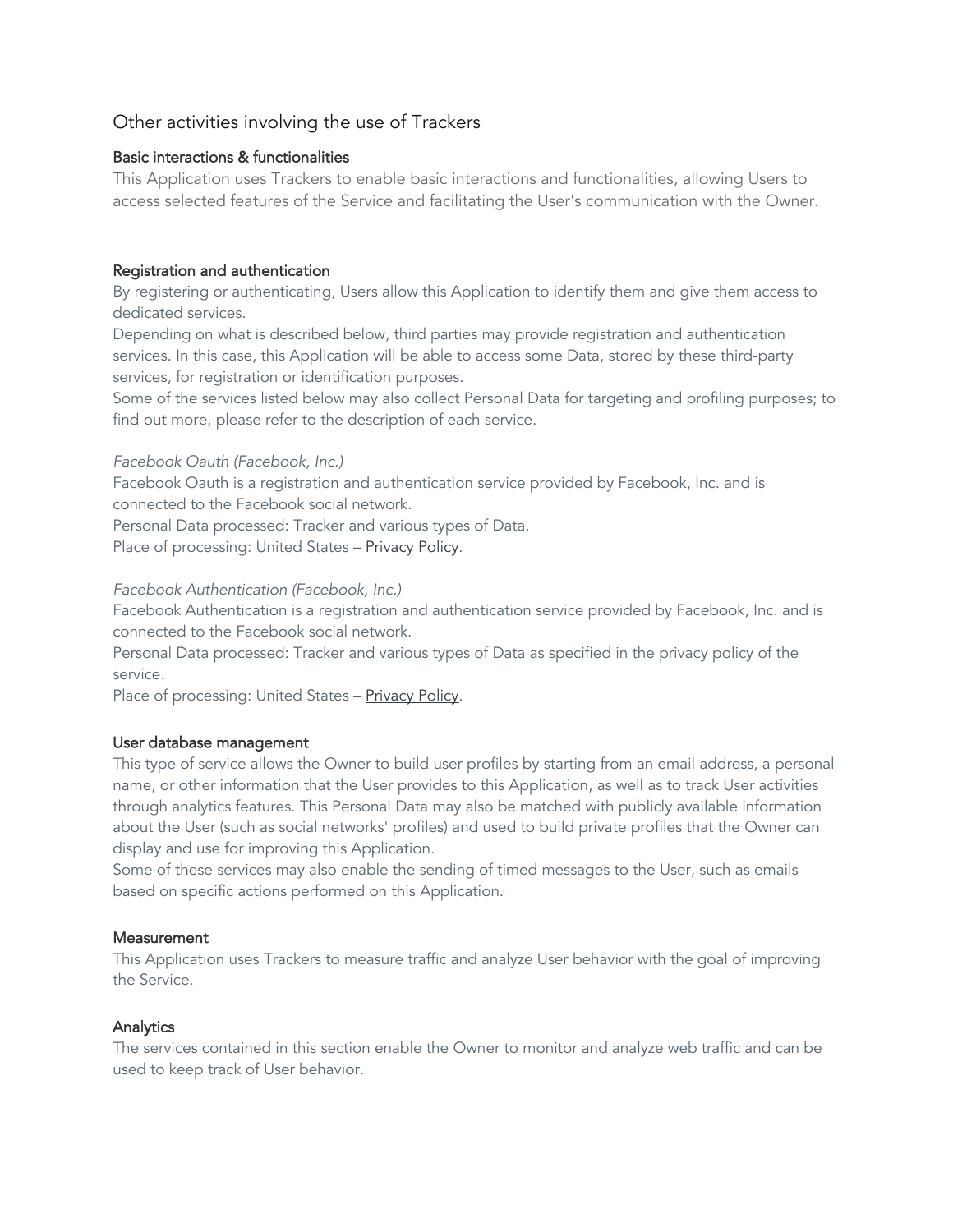*Google Analytics (Google LLC)*

Google Analytics is a web analysis service provided by Google LLC ("Google"). Google utilizes the Data collected to track and examine the use of this Application, to prepare reports on its activities and share them with other Google services.

Google may use the Data collected to contextualize and personalize the ads of its own advertising network.

Personal Data processed: Tracker and Usage Data.

Place of processing: United States - Privacy Policy - Opt Out.

### Targeting & Advertising

This Application uses Trackers to deliver personalized marketing content based on User behavior and to operate, serve and track ads.

### Advertising

This type of service allows User Data to be utilized for advertising communication purposes. These communications are displayed in the form of banners and other advertisements on this Application, possibly based on User interests.

This does not mean that all Personal Data are used for this purpose. Information and conditions of use are shown below.

Some of the services listed below may use Trackers to identify Users or they may use the behavioral retargeting technique, i.e. displaying ads tailored to the User's interests and behavior, including those detected outside this Application. For more information, please check the privacy policies of the relevant services.

Services of this kind usually offer the possibility to opt out of such tracking. In addition to any opt-out feature offered by any of the services below, Users may learn more on how to generally opt out of interest-based advertising within the dedicated section "How to opt-out of interest-based advertising" in this document.

*Adjust (Adjust GmbH)* Adjust is an advertising service provided by Adjust GmbH. Personal Data processed: Tracker and Usage Data. Place of processing: Germany - Privacy Policy - Opt out.

# How to manage preferences and provide or withdraw consent

There are various ways to manage Tracker related preferences and to provide and withdraw consent, where relevant:

Users can manage preferences related to Trackers from directly within their own device settings, for example, by preventing the use or storage of Trackers.

Additionally, whenever the use of Trackers is based on consent, Users can provide or withdraw such consent by setting their preferences within the cookie notice or by updating such preferences accordingly via the relevant consent-preferences widget, if available.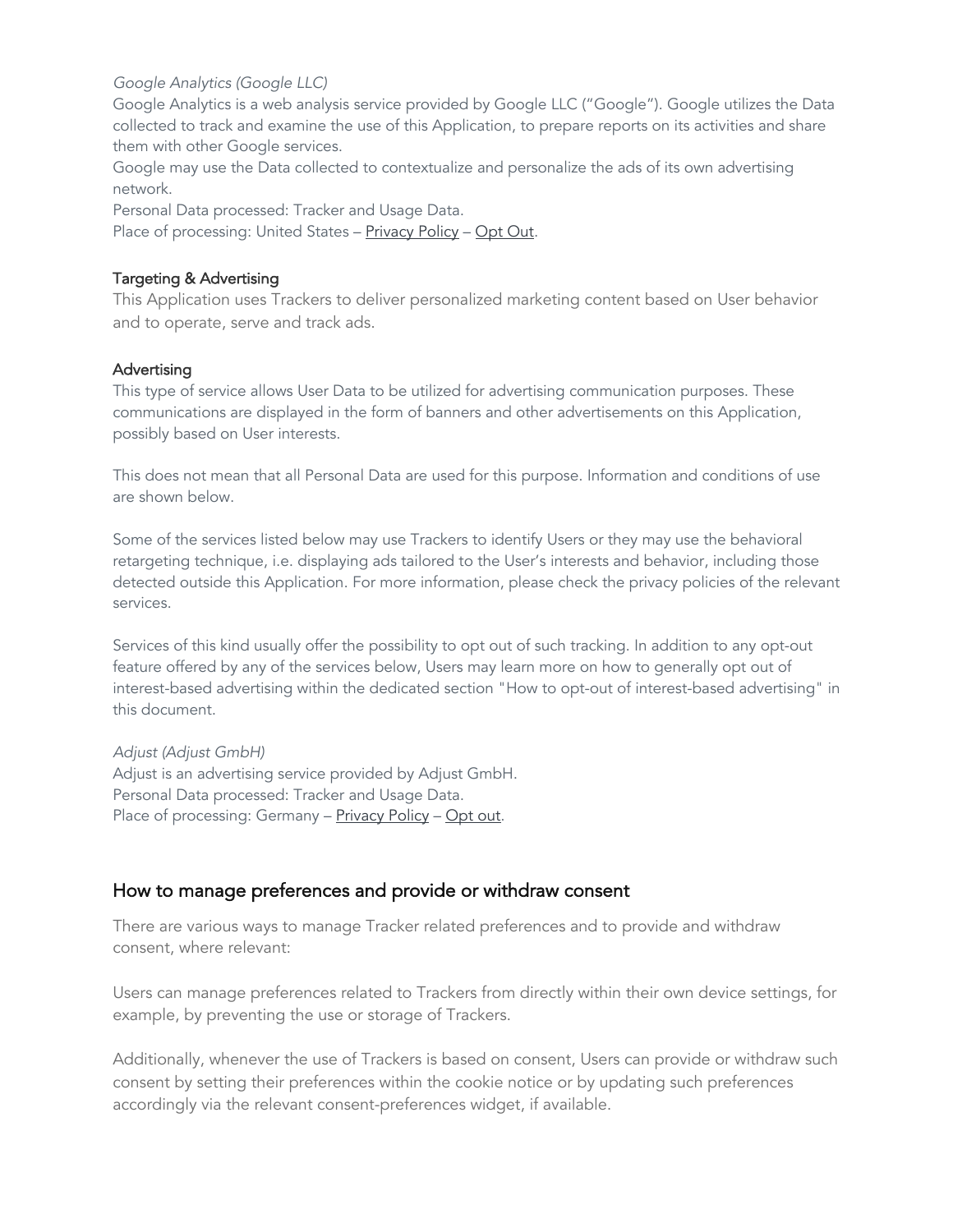It is also possible, via relevant browser or device features, to delete previously stored Trackers, including those used to remember the User's initial consent.

Other Trackers in the browser's local memory may be cleared by deleting the browsing history. With regard to any third-party Trackers, Users can manage their preferences and withdraw their consent via the related opt-out link (where provided), by using the means indicated in the third party's privacy policy, or by contacting the third party.

## Locating Tracker Settings

Users can, for example, find information about how to manage Cookies in the most commonly used browsers at the following addresses:

- Google Chrome
- Mozilla Firefox
- Apple Safari
- Microsoft Internet Explorer
- Microsoft Edge
- Brave
- Opera

Users may also manage certain categories of Trackers used on mobile apps by opting out through relevant device settings such as the device advertising settings for mobile devices, or tracking settings in general (Users may open the device settings and look for the relevant setting).

# How to opt out of interest-based advertising

Notwithstanding the above, Users may follow the instructions provided by YourOnlineChoices (EU), the Network Advertising Initiative (US) and the Digital Advertising

Alliance (US), DAAC (Canada), DDAI (Japan) or other similar services. Such initiatives allow Users to select their tracking preferences for most of the advertising tools. The Owner thus recommends that Users make use of these resources in addition to the information provided in this document. The Digital Advertising Alliance offers an application called **AppChoices** that helps Users to control interest-based advertising on mobile apps.

# Owner and Data Controller

SimSim Recipes FZ-LLC Al Hamra Industrial Zone-FZ Ras Al Khaimah, United Arab Emirates Owner contact email: info@simsimrecipes.com

Since the use of third-party Trackers through this Application cannot be fully controlled by the Owner, any specific references to third-party Trackers are to be considered indicative. In order to obtain complete information, Users are kindly requested to consult the privacy policies of the respective third-party services listed in this document.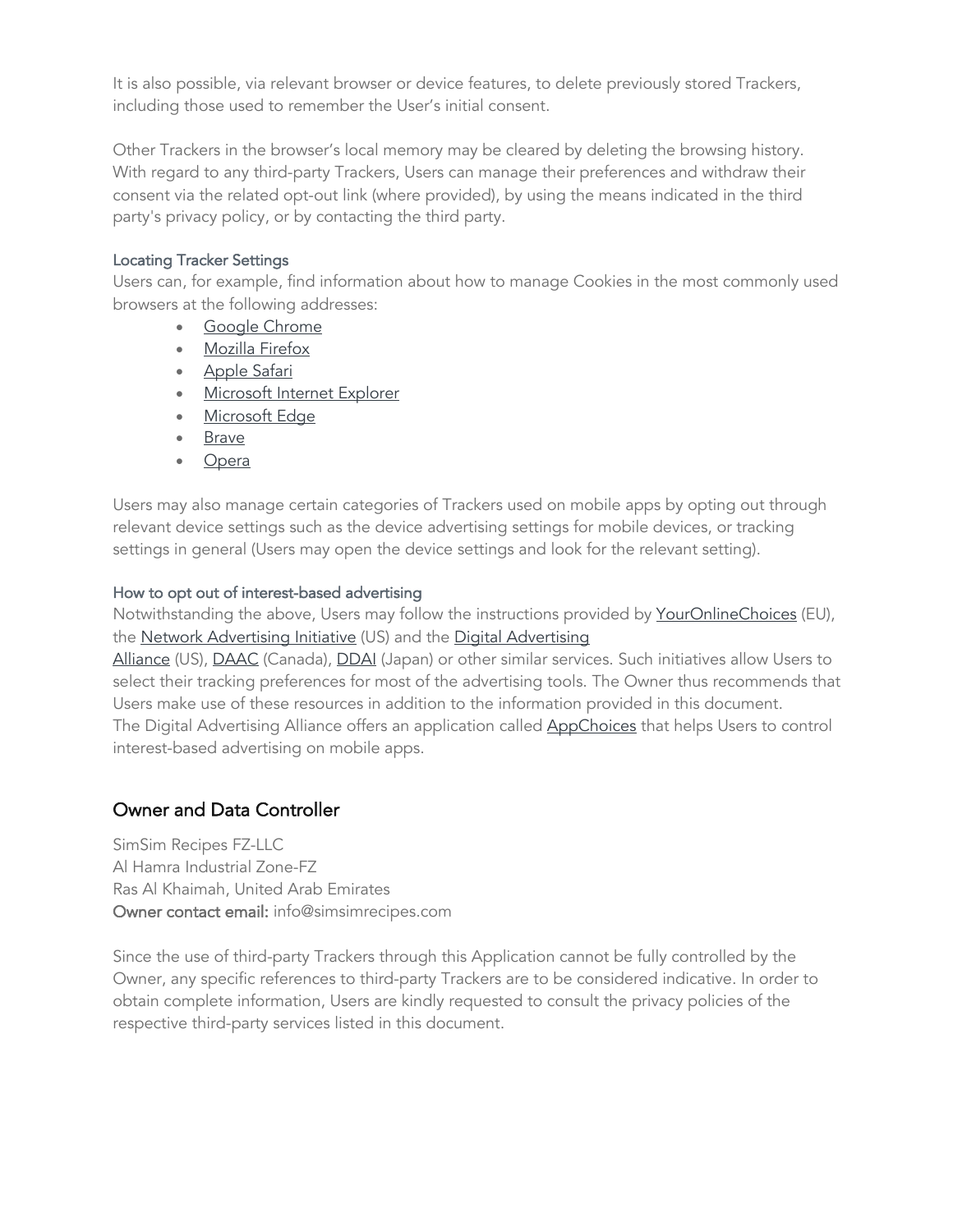Given the objective complexity surrounding tracking technologies, Users are encouraged to contact the Owner should they wish to receive any further information on the use of such technologies by this Application.

# Definitions and legal references

### Personal Data (or Data)

Any information that directly, indirectly, or in connection with other information — including a personal identification number — allows for the identification or identifiability of a natural person.

### Usage Data

Information collected automatically through this Application (or third-party services employed in this Application), which can include: the IP addresses or domain names of the computers utilized by the Users who use this Application, the URI addresses (Uniform Resource Identifier), the time of the request, the method utilized to submit the request to the server, the size of the file received in response, the numerical code indicating the status of the server's answer (successful outcome, error, etc.), the country of origin, the features of the browser and the operating system utilized by the User, the various time details per visit (e.g., the time spent on each page within the Application) and the details about the path followed within the Application with special reference to the sequence of pages visited, and other parameters about the device operating system and/or the User's IT environment.

### User

The individual using this Application who, unless otherwise specified, coincides with the Data Subject.

## Data Subject

The natural person to whom the Personal Data refers.

### Data Processor (or Data Supervisor)

The natural or legal person, public authority, agency or other body which processes Personal Data on behalf of the Controller, as described in this privacy policy.

### Data Controller (or Owner)

The natural or legal person, public authority, agency or other body which, alone or jointly with others, determines the purposes and means of the processing of Personal Data, including the security measures concerning the operation and use of this Application. The Data Controller, unless otherwise specified, is the Owner of this Application.

## This Application

The means by which the Personal Data of the User is collected and processed.

### **Service**

The service provided by this Application as described in the relative terms (if available) and on this site/application.

### European Union (or EU)

Unless otherwise specified, all references made within this document to the European Union include all current member states to the European Union and the European Economic Area.